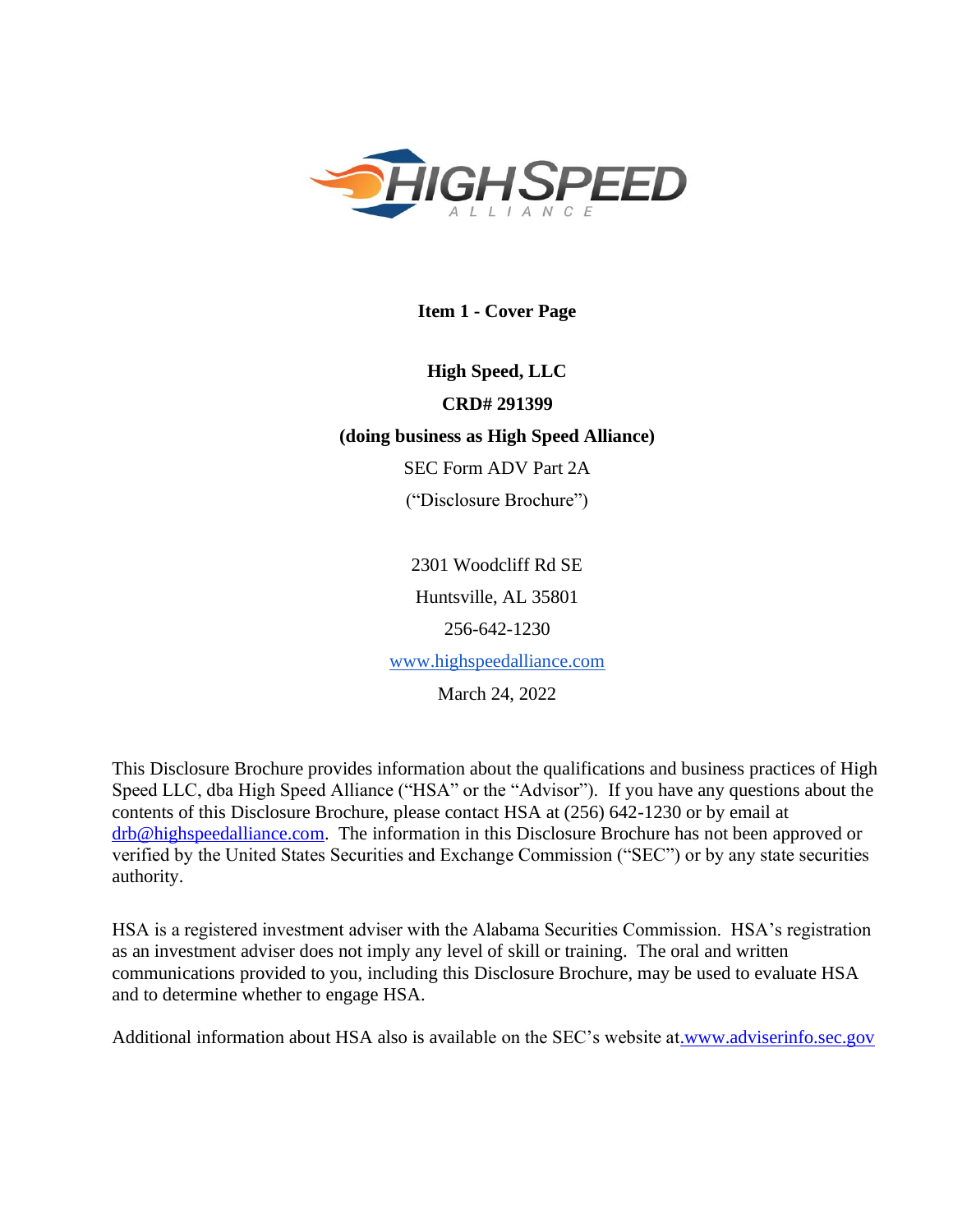## <span id="page-1-0"></span>**Item 2 - Material Changes**

Form ADV 2 is divided into two parts: *Part 2A (the "Disclosure Brochure")* and *Part 2B (the "Brochure Supplement")*. The Disclosure Brochure provides information about a variety of topics relating to an advisor's business practices and conflicts of interest. The Brochure Supplement provides information about Advisory Persons of HSA which is separate from this Disclosure Brochure.

HSA believes that communication and transparency are the foundation of its relationship with clients and will continually strive to provide its clients with complete and accurate information at all times. HSA encourages all current and prospective clients to read this Disclosure Brochure and discuss any questions you may have with the Advisor.

### Material Changes

The following material changes have been made to this Disclosure Brochure since August 29, 2019:

• The Advisor has amended its membership fees. Please see Item 5 for additional information.

## Future Changes

From time to time, the Advisor may amend this Disclosure Brochure to reflect changes in business practices, changes in regulations or routine annual updates as required by the securities regulators. This complete Disclosure Brochure or a Summary of Material Changes shall be provided to you annually and if a material change occurs.

At any time, you may view the current Disclosure Brochure on-line at the SEC's Investment Adviser Public Disclosure website at [www.adviserinfo.sec.gov](http://www.adviserinfo.sec.gov/) by searching with the Advisor's firm name or CRD# 291399. You may also request a copy of this Disclosure Brochure at any time, by contacting the Advisor at (256) 642-1230.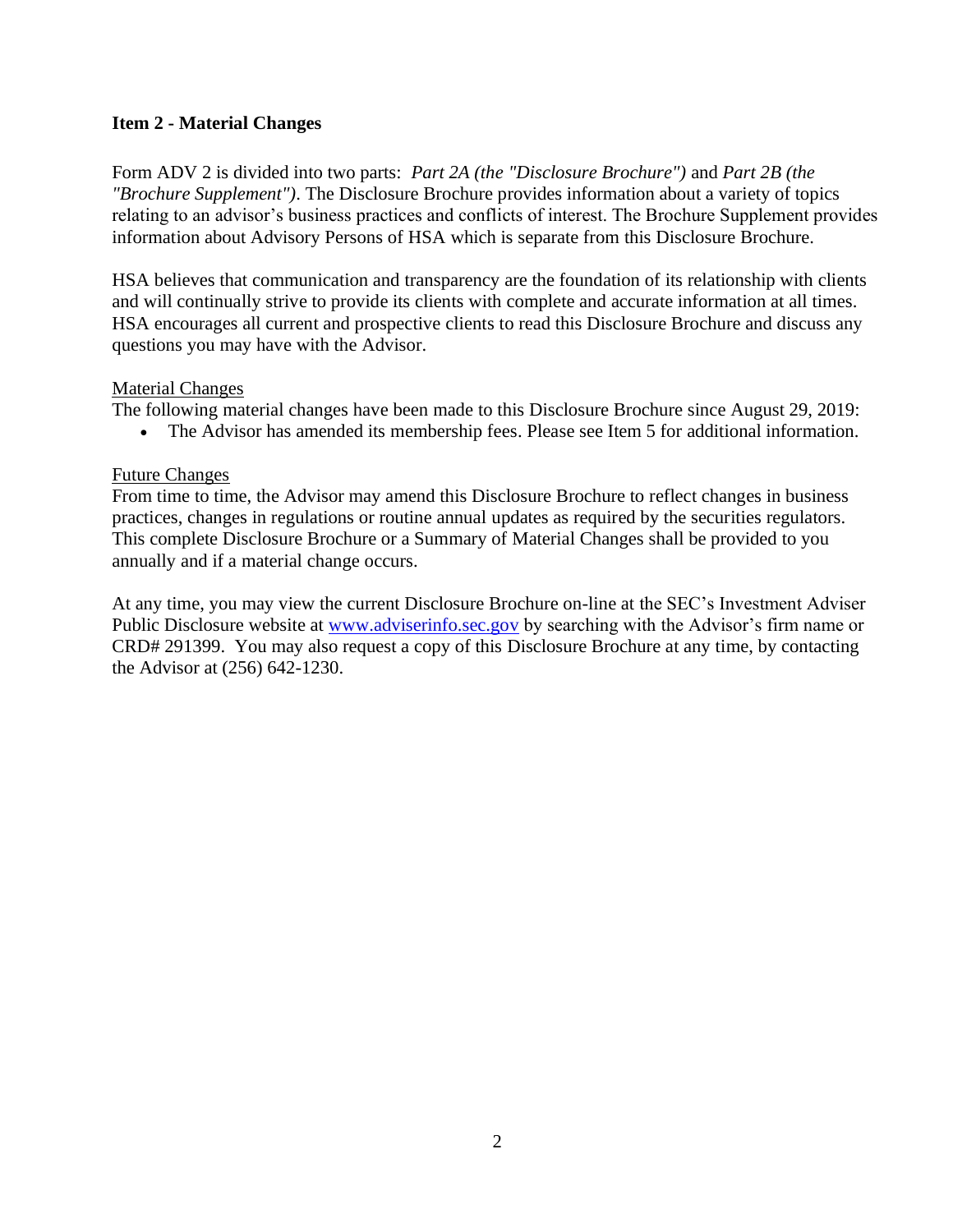<span id="page-2-0"></span>**Item 3 - Table of Contents** 

| <b>ITEM 1 - COVER PAGE</b>                                                            |                         |
|---------------------------------------------------------------------------------------|-------------------------|
| <b>ITEM 2 - MATERIAL CHANGES</b>                                                      | $\boldsymbol{2}$        |
| <b>ITEM 3 - TABLE OF CONTENTS</b>                                                     | 3                       |
| <b>ITEM 4 - ADVISORY BUSINESS</b>                                                     | $\overline{\mathbf{4}}$ |
| <b>ITEM 5 - FEES AND COMPENSATION</b>                                                 | 8                       |
| <b>ITEM 6 - PERFORMANCE-BASED FEES AND SIDE-BY-SIDE MANAGEMENT</b>                    | 8                       |
| <b>ITEM 7 - TYPES OF CLIENTS</b>                                                      | 8                       |
| <b>ITEM 8 - METHODS OF ANALYSIS, INVESTMENT STRATEGIES, AND RISK OF LOSS</b>          | 8                       |
| <b>ITEM 9 - DISCIPLINARY INFORMATION</b>                                              | 10                      |
| <b>ITEM 11 - CODE OF ETHICS, PARTICIPATION OR INTEREST IN CLIENT TRANSACTIONS AND</b> |                         |
| PERSONAL TRADING                                                                      | 11                      |
| <b>ITEM 12 - BROKERAGE PRACTICES</b>                                                  | 12                      |
| <b>ITEM 13 - REVIEW OF ACCOUNTS</b>                                                   | 12                      |
| <b>ITEM 14 - CLIENT REFERRALS AND OTHER COMPENSATIONS</b>                             | 12                      |
| <b>ITEM 15 - CUSTODY</b>                                                              | 13                      |
| <b>ITEM 16 - INVESTMENT DISCRETION</b>                                                | 13                      |
| <b>ITEM 17 - VOTING CLIENT SECURITIES</b>                                             | 13                      |
| <b>ITEM 18 - FINANCIAL INFORMATION</b>                                                | 13                      |
| <b>ITEM 19 - REQUIREMENTS OF STATE-REGISTERED ADVISERS</b>                            | 13                      |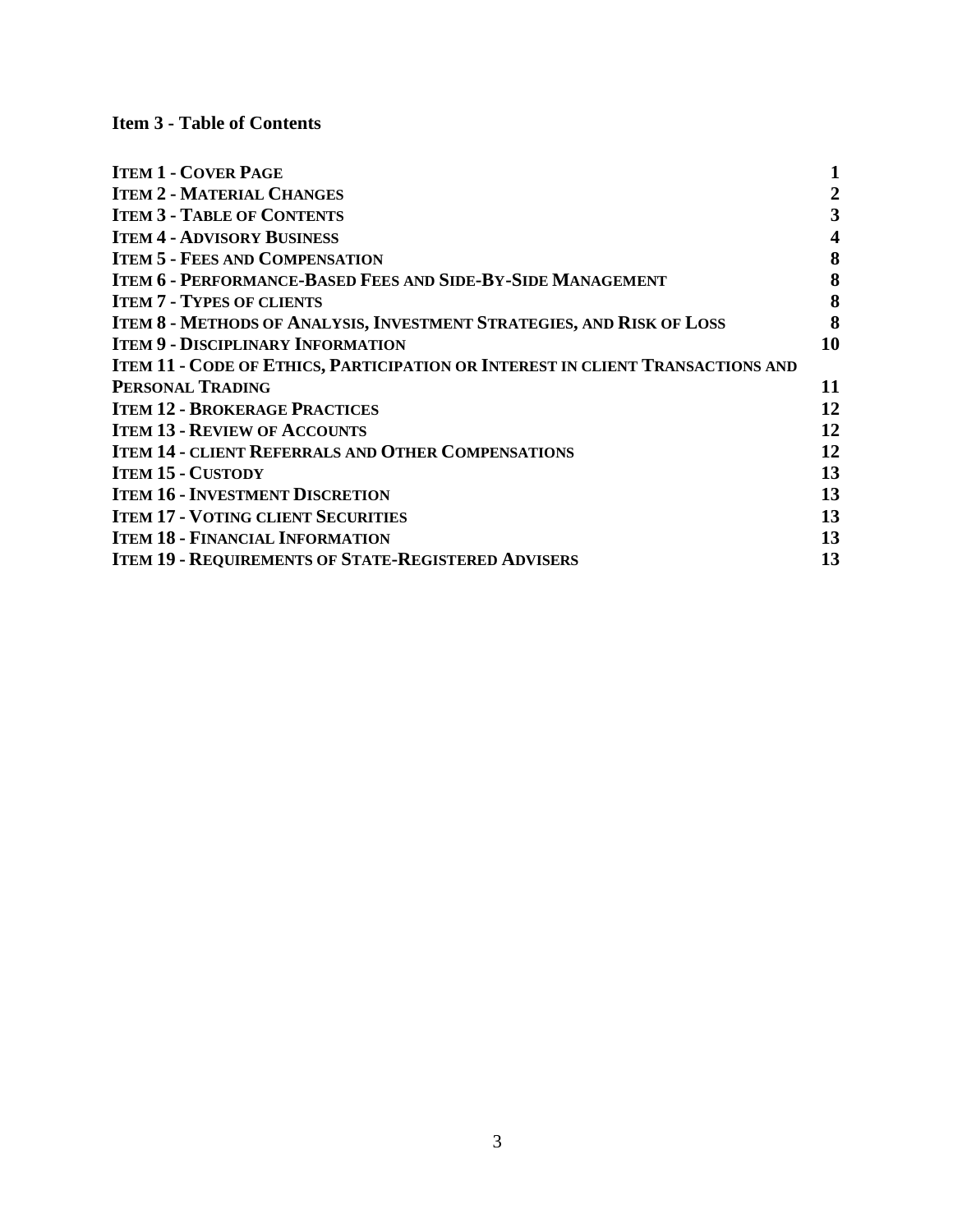## <span id="page-3-0"></span>**Item 4 - Advisory Business**

## **Firm Description and Types of Advisory Services**

High Speed, LLC ("HSA" or the "Advisor") is a registered investment adviser located in the State of Alabama. HSA provides business consulting and investment advisory services to individuals, including high net worth individuals, and business owners. HSA was founded in May 2017.

## **Principal Owners**

Carol D. Bryant is HSA's sole member and manager. Dr. W. Forrest Bryant is HSA's Chief Executive Officer, Chief Compliance Officer, and investment adviser representative (collectively the "Principal Officers").

HSA provides investment advisory services to clients that become members of HSA. Individuals become members upon execution of, and acceptance by HSA, of HSA's membership agreement, and the payment of an annual membership fee (see **"Fees and Compensation"**).

HSA offers three types of membership for individuals: (1) Legacy, (2) Freedom and (3) Alliance.

*Legacy & Freedom Membership:* The Legacy and Freedom Memberships are offered to clients who are accredited investors. An accredited investor, in the context of a natural person, includes anyone who (i) earned income that exceeded \$200,000 (or \$300,000 together with a spouse) in each of the prior two years, and reasonably expects the same for the current year; or (ii) has a net worth over \$1 million, either alone or together with a spouse (excluding the value of the person's primary residence) ("Legacy Members" & "Freedom Members"). The Alliance Membership is offered to clients who are not accredited investors and do not meet the requirements stated above.

HSA's Legacy Members are entitled to the following annual services:

- One (1) 2-Hour Private Goal-Setting and Strategy Consultation with the High Speed Alliance team;
- (1) Hard-Copy Curated Freedom & Legacy Plan
- (1) Complete Financial Plan with eMoney Advisor Implementation
- Monthly individual planning calls including Freedom & Legacy Plan development
- First-Look at Specially Selected Legacy Investment Opportunities for HNW individuals
- Access to frequent group coaching calls, in which Members discuss various topics of interest, individual progress in achieving financial and business goals, and market updates (**"Coaching Calls"**);
- Admission to quarterly educational seminars addressing various financial planning topics, including alternative investments, real estate investments, self-directed investment accounts, marketing, business strategies, time management, philanthropy, and global economic influences (**"Quarterly Seminars")**
- 2 Small-Group Intensive Legacy Meetings
- Access to Members Only website and its content including exclusive podcasts, webinars, recordings of quarterly seminar speakers, recordings of coaching calls, and information HSA about Sponsors and their investment offerings.
- Networking opportunities with other Members, including Sponsors.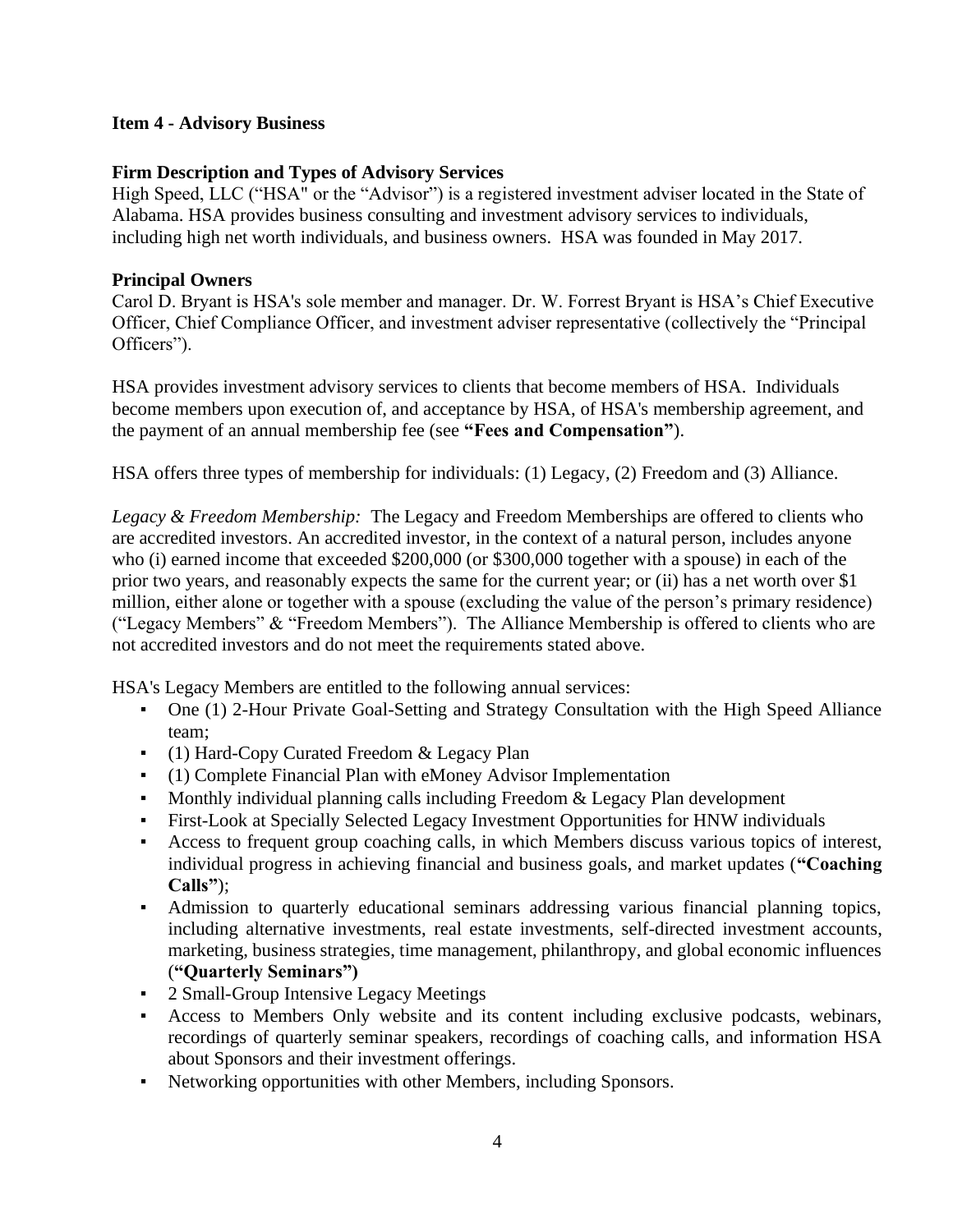*Freedom Membership:* HSA's Freedom Members are entitled to the following annual services:

- One (1) 2-Hour Private Goal-Setting and Strategy Consultation with High Speed Alliance team;
- (1) Complete Financial Plan with eMoney Advisor Implementation
- Monthly individual planning calls including Freedom & Legacy Plan development
- Access to frequent group Coaching Calls
- Admission to Quarterly Seminars
- Access to Members Only website and its content including exclusive podcasts, webinars, recordings of quarterly seminar speakers, recordings of coaching calls, and information HSA about Sponsors and their investment offerings.
- Networking opportunities with other Members, including Sponsors.
- Curated exclusive investment deal flow from Sponsors

*Alliance Membership:* HSA's Alliance Members are entitled to the following annual services:

- One (1) 2-Hour Private Goal-Setting and Strategy Consultation with High Speed Alliance team;
- (1) Complete Financial Plan with eMoney Advisor Implementation
- Quarterly individual planning calls including Freedom & Legacy Plan development
- Access to frequent group Coaching Calls
- Admission to Quarterly Seminars
- Access to Members Only website and its content including exclusive podcasts, webinars, recordings of quarterly seminar speakers, recordings of coaching calls, and information HSA about Sponsors and their investment offerings.
- Networking opportunities with other Members, including Sponsors.
- Curated exclusive investment deal flow from Sponsors

### **Investment Advisory Services**

HSA works with its clients to develop business, life, and investment plans. These plans may address one or more of the following areas of a client's business or personal financial circumstances:

Retirement Planning: Perform an initial analysis of a client's assets and liabilities to assist in developing a retirement plan.

Personal Cash Flow: Utilize budgeting and cash flow projections to help clients determine the appropriate amount of income to save each year to achieve short- and long-term goals.

Insurance Review and Risk Mitigation: Review potential insurable risks and offer recommendations to clients on various risk mitigation techniques, including insurance coverage. HSA does not sell insurance products but may review the following policies and risks with clients: personal property and liability insurance, professional liability or errors and omissions insurance, life insurance, disability insurance, and long-term care insurance.

Education Planning: Assist clients in developing an education funding strategy for children or grandchildren.

Estate Planning: Review client's current estate plan, which may include whether clients have a will, powers of attorney, trusts and related documents. Upon request, HSA will participate in meetings or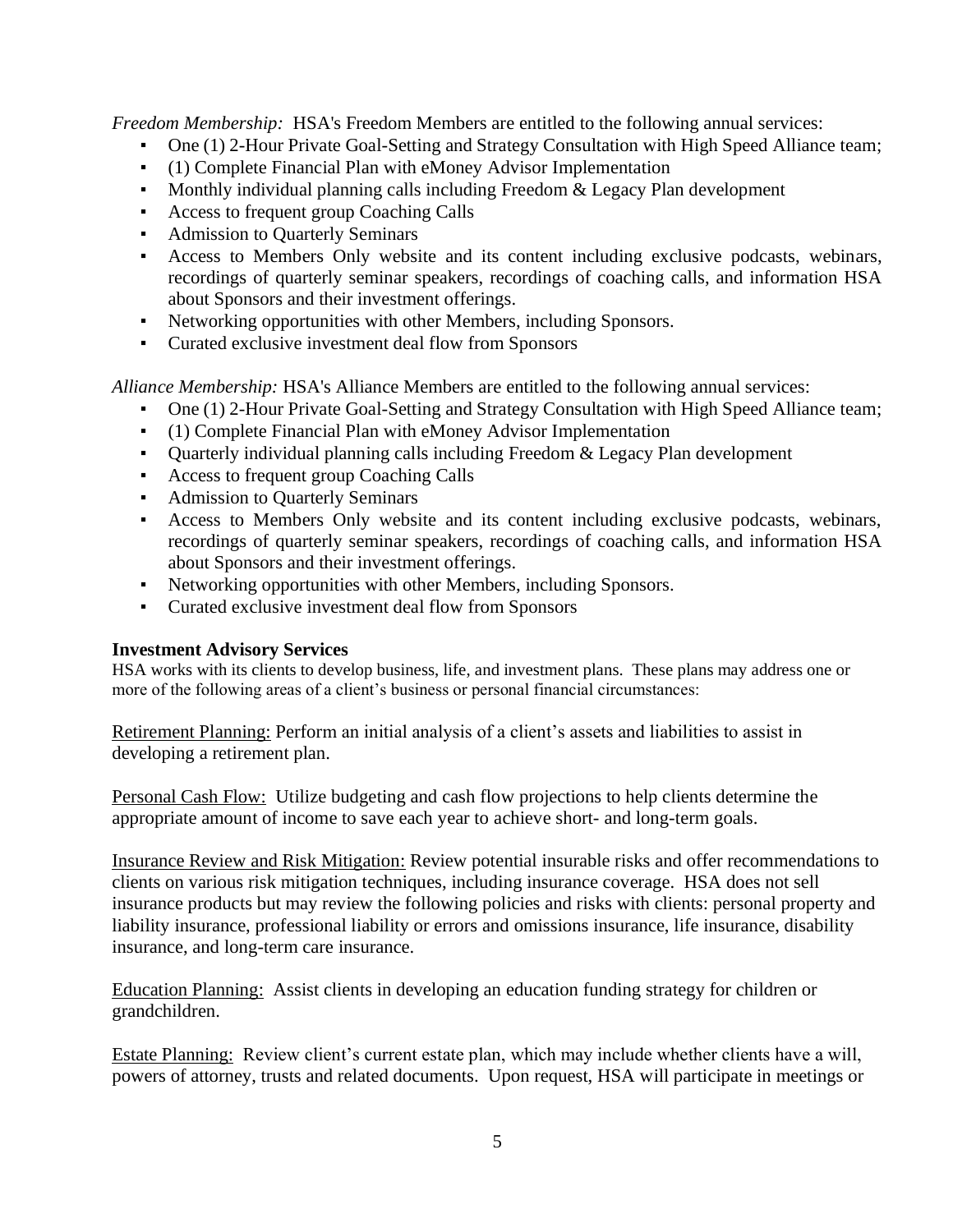telephone calls between clients and their attorneys or tax professionals. **HSA does not offer tax or legal advisory services. Clients should engage qualified professionals for these services.** 

Charitable Gifting and Philanthropy: Assist clients with developing a philanthropic legacy plan and educate clients on the tools and resources available to direct and allocate gifts that align with the client's goals.

Investment Planning: Based on a client's objectives, risk tolerance, time horizon and other factors, HSA may help clients develop asset allocation strategies. These strategies may include considerations of general types of investment products that may be appropriate for a client's financial situation and objectives.

Tax Planning: HSA will review client tax returns and work with a client's accountant to make clientdirected investment choices that minimize current and future income taxes. Upon request, HSA will participate in meetings or telephone calls between clients and their tax professionals. **HSA does not offer tax advisory services. Clients should engage qualified tax professionals for these services.**

Alternative Investments: For clients who are qualified or accredited investors, provide advice regarding available alternative investments, including private placements, personal loans, rental real estate, hedge funds, and limited partnerships.

### **Financial Planning Services**

HSA will typically provide a variety of financial planning services to clients as a component of its investment advisory services. Services are offered in several areas of a client's financial situation, depending on their goals and objectives.

Generally, such financial planning services involve preparing a formal financial plan based on the client's financial goals and objectives. This planning may encompass one or more areas of need, including but not limited to, investment planning, retirement planning, personal savings, education savings, insurance needs and other areas of a client's financial situation.

A financial plan developed for the client will usually include general recommendations for a course of activity or specific actions to be taken by the client. For example, recommendations may be made that the client start or revise their investment programs, commence or alter retirement savings, establish education savings and/or charitable giving programs.

HSA may also refer clients to an accountant, attorney or other specialists, as appropriate for their unique situation. For certain financial planning engagements, HSA will provide a written summary of the client's financial situation, observations, and recommendations.

### **Investment Consulting Services**

HSA offers a variety of investment consulting services to individuals and families, pursuant to a written investment consulting agreement. This service is ideal for clients seeking a smaller scope engagement and to utilize the expertise of HSA but without having an account managed by HSA or developing a financial plan as described above. Services are offered in several areas of a client's financial situation, depending on their goals, objectives and financial situation. Generally, such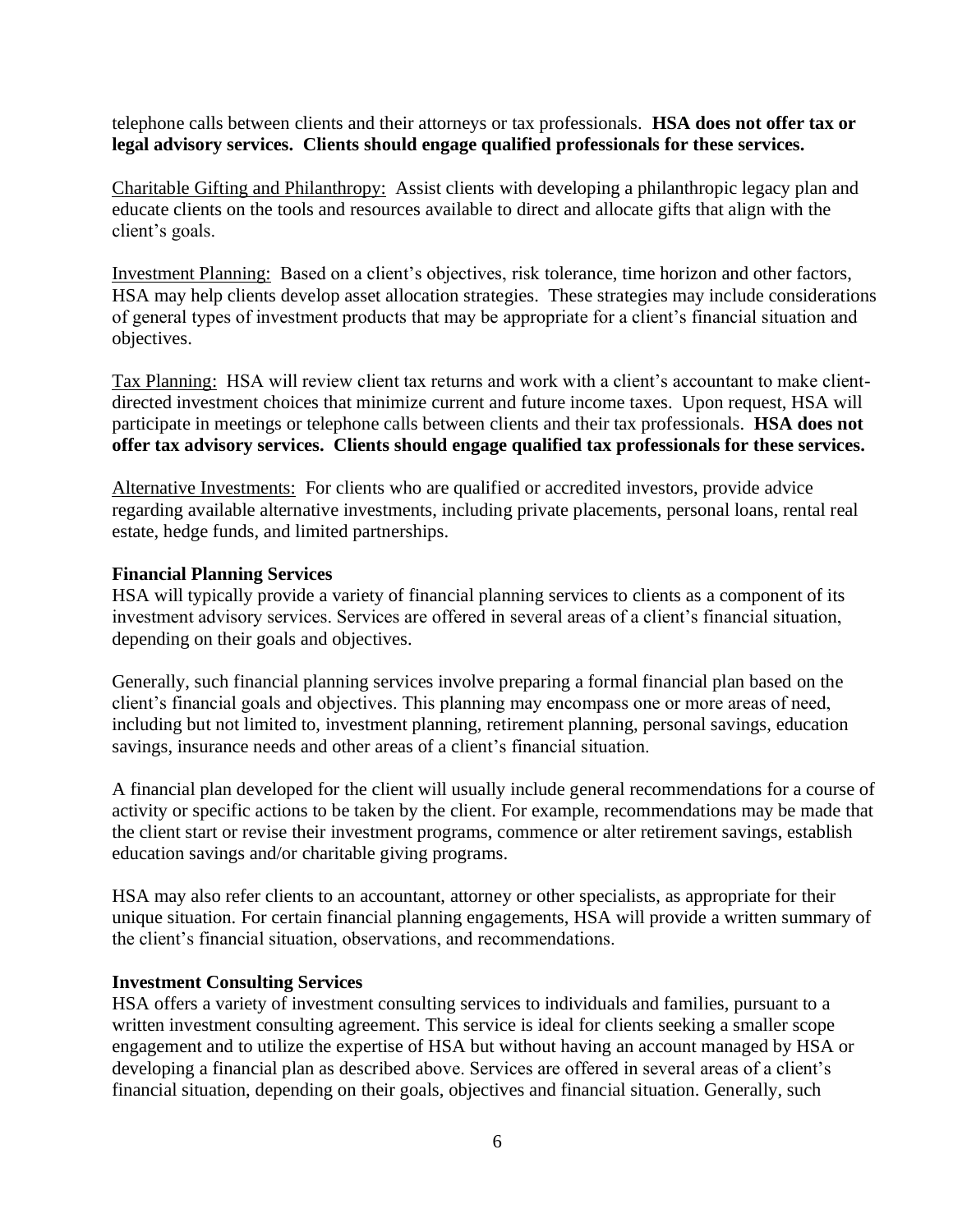consulting services will involve rendering an investment consultation based on the client's financial goals and objectives.

As investment consulting can be similar in nature as developing a financial plan but with a restricted scope of engagement, the consultation for the client will usually include general recommendations for a course of activity or specific actions to be taken by the client. For certain investment consulting engagements, HSA will provide a written summary of the client's financial situation, observations, and recommendations. For consulting or ad-hoc engagements, HSA may not provide a written summary. Consultations are typically completed within six months of contract date, assuming all information and documents requested are provided promptly.

Clients are not obligated to implement any recommendations made by HSA or maintain an ongoing relationship with HSA. If the client elects to act on any of the recommendations made by HSA, the client is under no obligation to implement the transaction through HSA.

### **Individual Needs of Clients**

HSA tailors investment advisory services to the individual needs of its clients. The goals and objectives of each client are documented during an initial meeting with the client. HSA will periodically monitor the client's performance and provide advice regarding business or investment plans consistent with the client's objectives.

Upon request, HSA may recommend that clients engage the services of attorneys, accountants, insurance agents, or other professionals.

# **Wrap Fee Programs**

HSA does not offer or participate in wrap fee programs or charge any kind of wrap fee.

### **Assets Under Management:**

<span id="page-6-0"></span>HSA does not manage or hold client assets.

### **Item 5 - Fees and Compensation**

As discussed above (see **"Advisory Business"**), HSA's regular compensation takes the form of annual membership fees.

### **Membership Fees**

HSA is compensated by its clients based on the following fee schedule:

| Type of Membership     | Annual Fee |
|------------------------|------------|
| Legacy Member          | \$48,000   |
| Freedom Member         | \$36,000   |
| <b>Alliance Member</b> | \$24,000   |

Membership fees may be paid in full upon execution of the membership agreement or in advance in equal monthly installments. Any departure from this fee schedule must be agreed upon in writing by HSA and the client.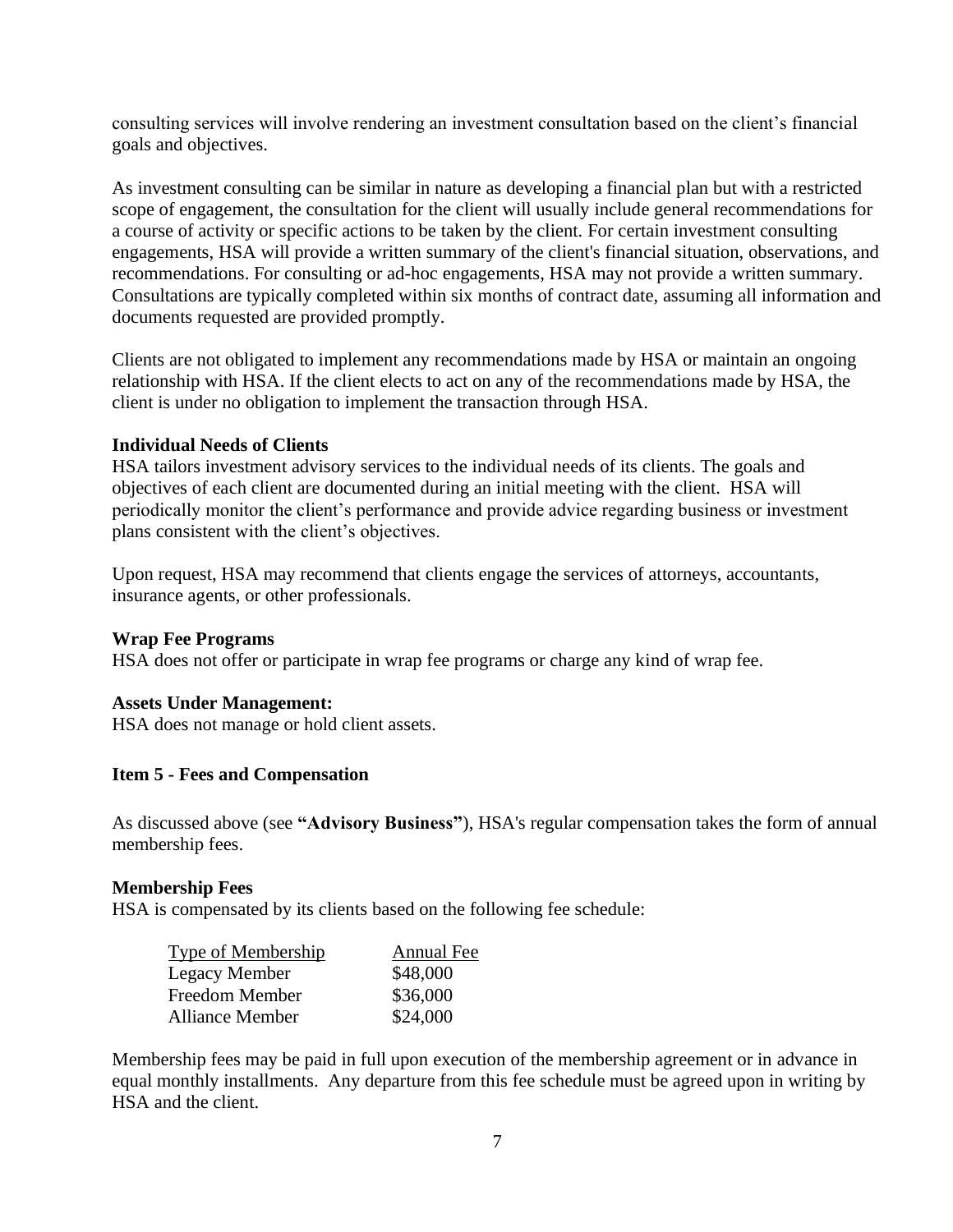A client may terminate a membership agreement within five business days after the effective date of the agreement and receive a full refund of any prepaid fees. Upon termination of a membership agreement in accordance with its terms, HSA will prorate the annual membership fee and any unused, prepaid portion of the fee will be refunded to the client. The client's membership agreement with HSA is non-transferable without the client's prior consent.

#### **General Information on Compensation**

Clients may incur fees or charges, including but not limited to, brokerage commissions, transaction fees, custodial fees, deferred sales charges, odd-lot differentials, transfer taxes, or wire transfer or electronic fund transfer fees, in connection with their investment activities. Any such fees or charges are exclusive of and in addition to HSA membership fee and HSA receives no portion of any such fees or charges, and receives no compensation with respect to the purchase or sale of any securities or investment products except where otherwise disclosed within this document. Please refer to Items 14 & 19 for additional information.

#### <span id="page-7-0"></span>**Item 6 - Performance-Based Fees and Side-By-Side Management**

HSA does not charge performance-based or side-by-side management fees. Our annual membership fee is charged only as discussed above (see "**Fees and Compensation**")

#### <span id="page-7-1"></span>**Item 7 - Types of Clients**

HSA provides services to individuals, including high net worth individuals, and businesses owners. HSA requires clients to be classified as an accredited investor to utilize the *'Freedom or Legacy Membership'* services*.*

#### <span id="page-7-2"></span>**Item 8 - Methods of Analysis, Investment Strategies, and Risk of Loss**

#### **Methods of Analysis**

HSA believes that investment portfolios should be diversified to control risk and enhance opportunities for performance. HSA marries traditional financial planning with alternative investments.

If engaged to provide investment advice, HSA will first consider and evaluate the client's current financial situation, needs, goals, objectives and risk tolerance. As discussed above (see "**Advisory Business**"), HSA provides advice to assist in meeting clients' overall financial objectives while minimizing risk.

Additionally, HSA employs a fundamental analysis method in developing investment strategies for its clients. Research and analysis from HSA is derived from numerous sources, including financial media companies, third-party research materials, Internet sources, and review of company activities, including annual reports, prospectuses, various computerized asset models, press releases and research prepared by others.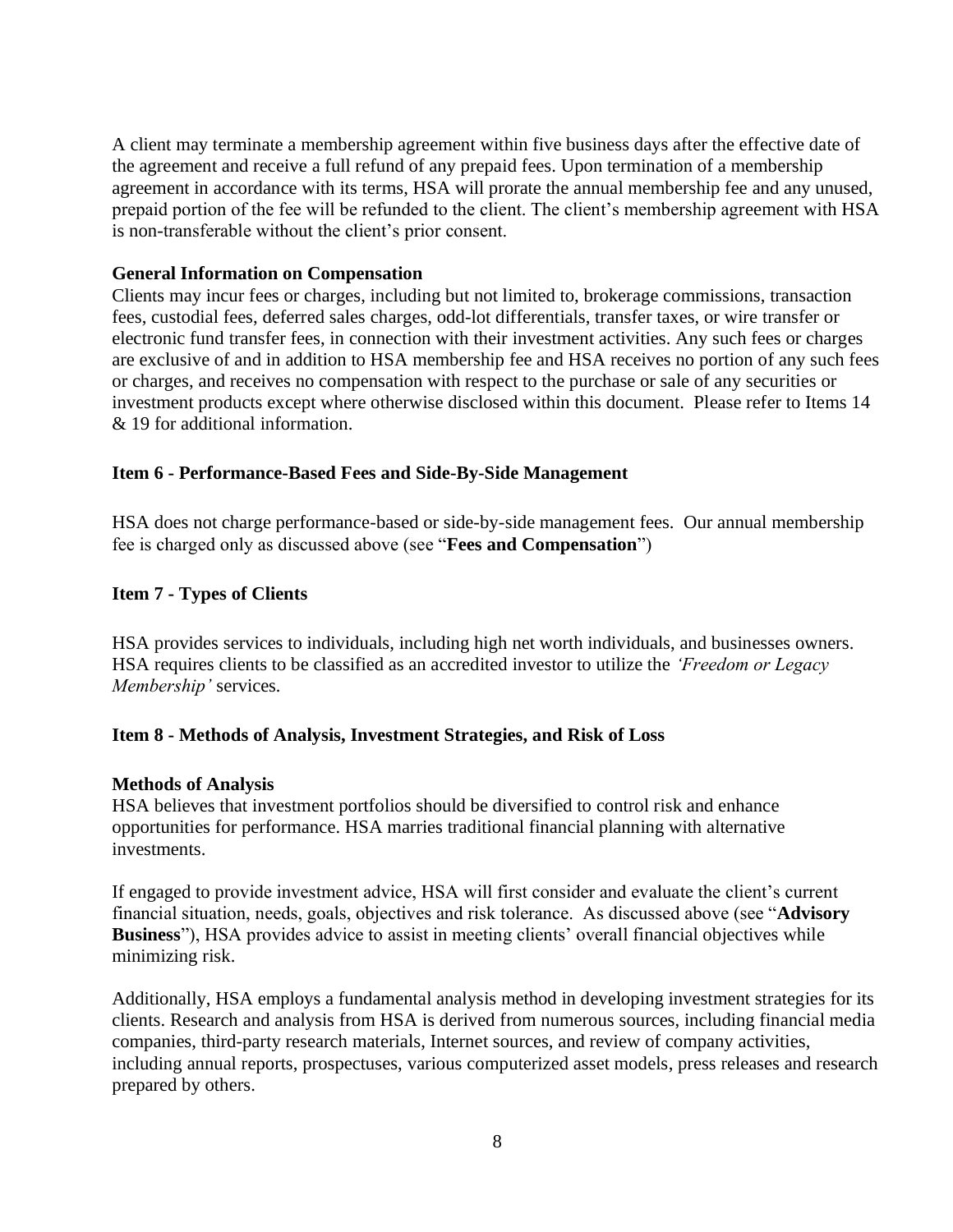Fundamental analysis utilizes economic and business indicators as investment selection criteria. These criteria generally consist of ratios and trends that may indicate the overall strength and financial viability of the entity being analyzed. Assets are deemed suitable if they meet certain criteria to indicate that they are a strong investment with a value discounted by the market. While this type of analysis helps HSA in evaluating a potential investment, it does not guarantee that the investment will increase in value. Assets meeting the investment criteria utilized in the fundamental analysis may lose value and may have a negative investment performance. HSA monitors these economic indicators to determine if adjustments to strategic allocations are appropriate. More details on HSA's review process are included below (see "**Review of Accounts**").

#### **Investment Strategies**

The investment strategy for a specific client is based on the objectives stated by the client during initial and ongoing consultations, as well on the client's income needs, risk tolerance and income tax situation. Based on this client-provided information, HSA provides advice concerning possible investments designed to minimize risk and seek tax-efficient returns. HSA may recommend that clients consider alternative investments, including rental real estate, private placements, and private lending.

#### **Investment Risk**

Investing in securities involves certain investment risks. Securities may fluctuate in value or lose value. clients should be prepared to bear the potential risk of loss. HSA will assist clients in determining an appropriate strategy based on their tolerance for risk and other factors noted above. However, there is no guarantee that a client will meet their investment goals.

While the methods of analysis help HSA in evaluating a potential investment, it does not guarantee that the investment will increase in value. Assets meeting the investment criteria utilized in these methods of analysis may lose value and may have negative investment performance. HSA monitors these economic indicators to determine if adjustments to strategic allocations are appropriate. More details on HSA's review process are included below (see "**Review of Accounts**").

HSA will work with each client to determine their tolerance for risk as part of its investment advisory services. Following are some of the risks associated with the investments recommended to clients:

#### Market Risks

The value of a client's holdings may fluctuate in response to events specific to companies or markets, as well as economic, political, or social events in the U.S. and abroad. This risk is linked to the performance of the overall financial markets.

#### Alternative Investments (Limited Partnerships)

The performance of alternative investments (limited partnerships) can be volatile and may have limited liquidity. An investor could lose all or a portion of their investment. Such investments often have concentrated positions and investments that may carry higher risks. Clients should only have a portion of their assets in these investments.

Investment Manager & Associated Parties Risks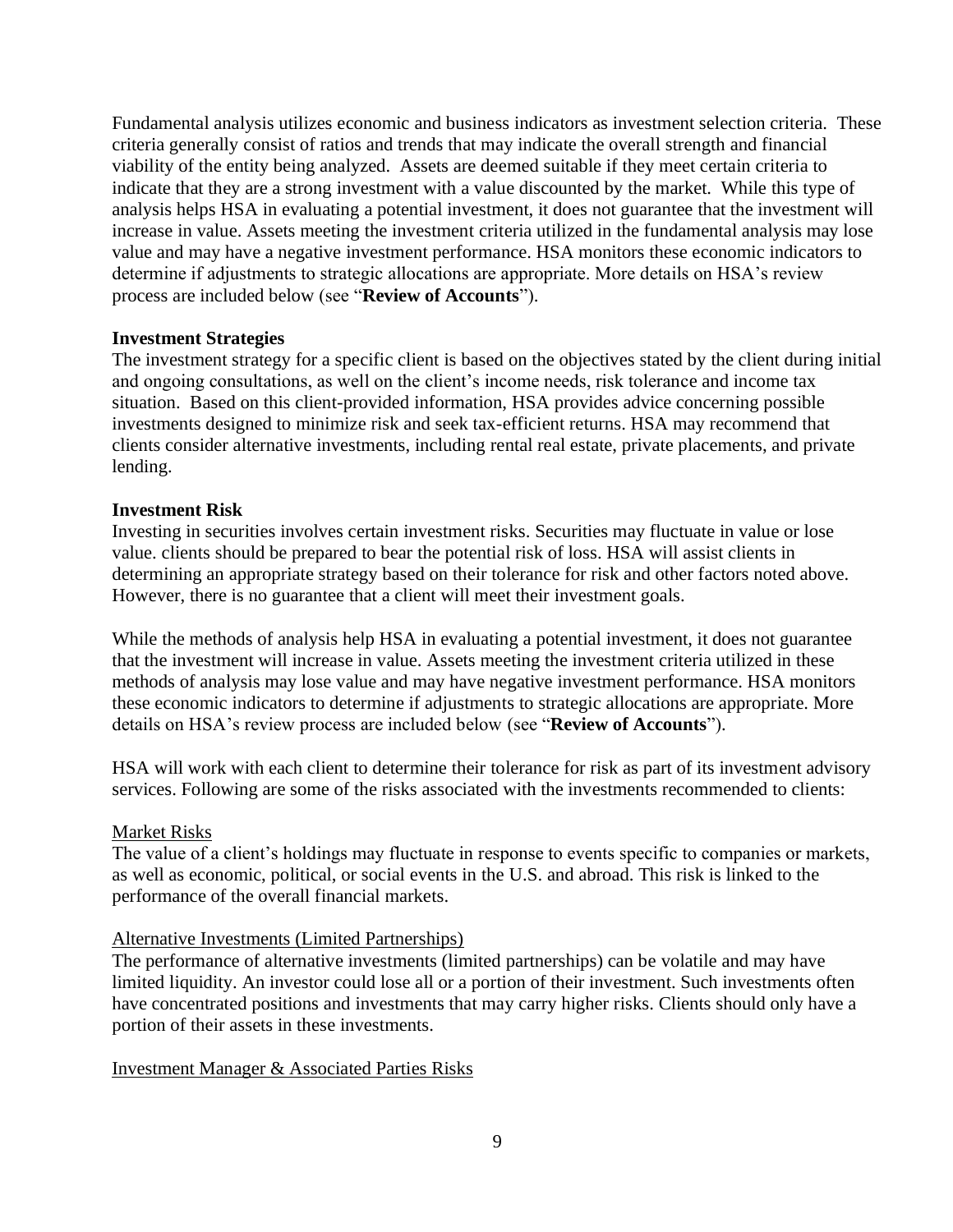Investment manager risk is the risk that is associated with the skills of the manager of an investment fund or account. It can refer to changes in the investment style or the change in the management team. Essentially, all losses resulting from mistakes, negligence, and incompetence of the managers of a financial portfolio would fall under investment manager risk.

### Liquidity & Marketability Risk

Liquidity risk reflects the ability to sell an investment quickly at a competitive price. Marketability risk is the ability to find a ready market where the investor can sell the investment. Real estate is marketable, but not usually liquid. Alternatively, treasury bills are both liquid and marketable. Due to this, cash is the most liquid and marketable asset. If an investment is less liquid or less marketable it will exhibit more risk.

Risks associated with traditional investments such as ETFs, Mutual Funds, and Real Estate Investment Trusts ("REITs") are still present but because these types of investments are not a core focus of HSA, the specific risks of these investments have not been further delineated in this document.

### <span id="page-9-0"></span>**Item 9 - Disciplinary Information**

Advisors are required to disclose in their disclosure brochures all material facts regarding any legal or disciplinary events that would be material to a client's evaluation of the advisory firm or the integrity of its management. HSA has no such material events to disclose.

# **Item 10 - Other Financial Industry Activities and Affiliations Financial Industry Activities and Affiliations**

HSA is not registered as a broker-dealer, and none of its management persons are registered representatives of a broker-dealer.

Neither HSA nor any of its management persons is registered as (or associated with) a futures commission merchant, commodity pool operator, or a commodity trading advisor.

Dr. Bryant is also a licensed insurance professional. Implementations of insurance recommendations are separate and apart from Dr. Bryant's role with HSA. As an insurance professional, Dr. Bryant will receive customary commissions and other related revenues from the various insurance companies whose products are sold. Dr. Bryant is not required to offer the products of any particular insurance company. Commissions generated by insurance sales do not offset regular advisory fees. This practice presents a conflict of interest in recommending certain products of the insurance companies. Clients are under no obligation to implement any recommendations made by Dr. Bryant or the Advisor.

HSA may refer clients to other investment advisors. In such arrangements, HSA has a conflict of interest in that HSA will receive a portion of the other investment advisor's fee collected from the client for the referral of the client and the ongoing relationship management support provided by HSA. HSA will provide each solicited client with a solicitor disclosure and the other investment advisor's Form ADV Part 2A Disclosure Brochure. Clients are under no obligation to engage the services of other investment advisors.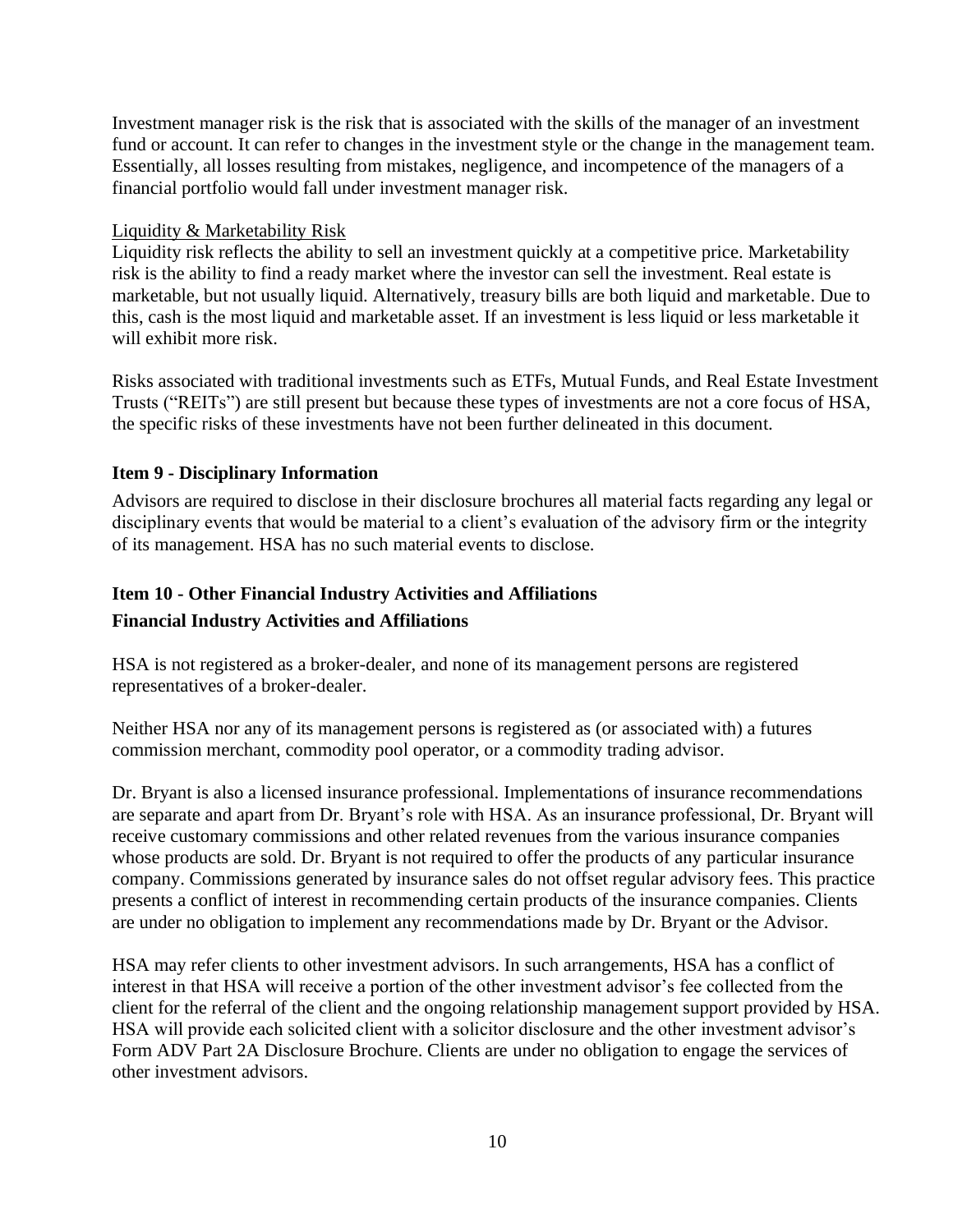## <span id="page-10-0"></span>**Item 11 - Code of Ethics, Participation or Interest in Client Transactions and Personal Trading**

HSA has adopted a Code of Ethics (the "Code") which establishes policies and procedures to handle potential conflicts of interest that may arise from providing advisory services to its clients. HSA's Code recognizes that HSA is a fiduciary and is designed so that HSA meets its fiduciary obligation to its clients by setting forth standards of conduct for its officers and employees ("Supervised Persons"). Among other things, HSA's Code requires that HSA maintain the confidentiality of client information; prohibits insider trading; prohibits acceptance of gifts or entertainment that exceed our policy standards; requires the reporting of gifts and entertainment by certain of HSA's employees; and requires that certain employees report all of their personal securities transactions.

HSA allows Supervised Persons to purchase or sell the same securities that may be recommended to clients. HSA does not act as principal in any transactions. In addition, the Advisor does not act as the general partner of a fund, or advise an investment company except where otherwise disclosed within this document. Please refer to Items 14 & 19 for additional information. HSA does not have a material interest in any securities traded in client accounts.

Owning the same securities that are recommended (purchase or sell) to clients presents a conflict of interest that, as fiduciaries, must be disclosed and mitigated through policies and procedures. As noted above, the Advisor has adopted the Code to address insider trading (material, non-public information controls); gifts and entertainment; outside business activities and personal securities reporting. When trading for personal accounts, Supervised Persons have a conflict of interest if trading in the same securities. The fiduciary duty to act in the best interest of its clients can potentially be violated if personal trades are made with more advantageous terms than client trades, or by trading based on material, non-public information. This risk is mitigated by HSA requiring reporting of personal securities trades by its Supervised Persons for review by the Chief Compliance Officer ("CCO") or delegate. The Advisor has also adopted written policies and procedures to detect the misuse of material, non-public information.

At no time will HSA, or any Supervised Person, personally transact in any security to the detriment of any client. To receive a copy of HSA's Code, clients may contact HSA at (256) 642-1230.

### <span id="page-10-1"></span>**Item 12 - Brokerage Practices**

Advisors are required to disclose in their disclosure brochure the factors that the advisory firm considers in selecting or recommending broker-dealers for client transactions and to determine the reasonableness of such broker-dealers compensation. HSA is not associated with any broker-dealer firm and does not recommend, request, or otherwise require that clients engage the services of any particular broker-dealer. In addition, HSA does not receive any form of non-cash ("soft dollar") benefits, such as research or materials, from any broker-dealer.

### <span id="page-10-2"></span>**Item 13 - Review of Accounts**

Upon request, HSA and Dr. Bryant will monitor or review a client's accounts or financial plans. While recommended, any review of accounts or financial plans are the responsibility of and must be initiated by the client.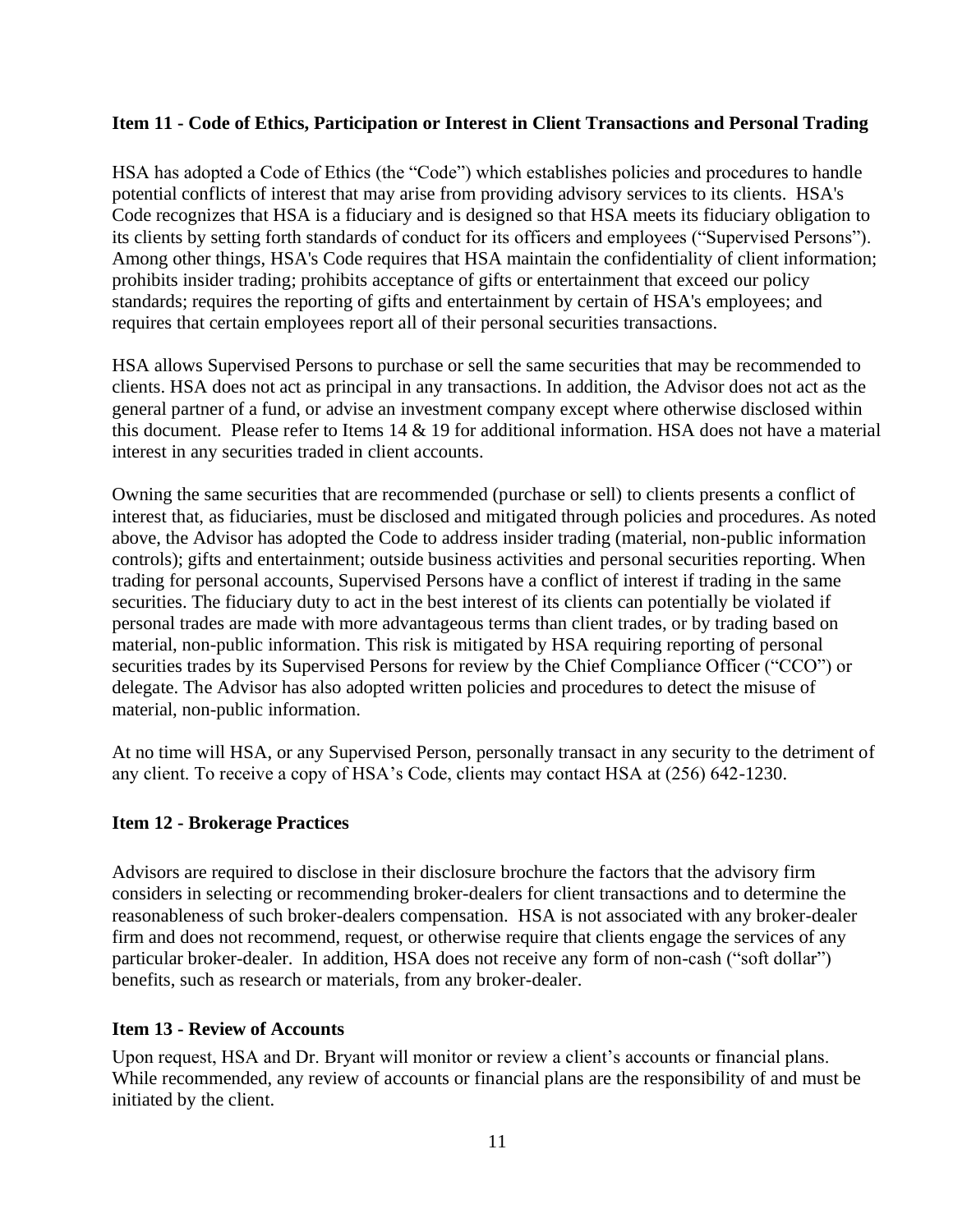HSA does not provide formal ongoing performance reporting to its clients. Clients receive account statements directly from their account custodians, broker-dealers, or mutual fund companies, as applicable.

## <span id="page-11-0"></span>**Item 14 - Client Referrals and Other Compensations**

HSA may refer Clients to various unaffiliated, non-advisory professionals (e.g. attorneys, accountants, estate planners) to provide certain financial services necessary to meet the goals of its Clients. Likewise, HSA may receive non-compensated referrals of new Clients from various third-parties.

### HSA Sponsors

These third-party entities, referred to by HSA as Sponsors, pay a fixed monthly marketing fee to HSA or, in some cases, instead remit payment in the form of a revenue share or referral fee. There are three levels of Sponsorship (Alliance, Freedom, and Legacy) and sponsorship benefits vary by level. Details of each sponsorship level and its benefits are available for review by current and prospective HSA clients upon written request. HSA may choose to refer Clients to Sponsors as appropriate including sponsors that manage investments. This practice presents a conflict of interest as in certain instances, HSA may receive revenue from Sponsors to whom Clients are referred for investment. In light of the foregoing, the Advisor seeks at all times to ensure that any referral is aligned with Clients' best interests. Additionally, Clients are not required to engage with the sponsors to whom they are referred to.

#### Referrals to Other Investment Advisors

HSA may refer clients to other investment advisors. In such arrangements, HSA has a conflict of interest in that HSA will receive a portion of the other investment advisor's fee collected from the client for the referral of the client and the ongoing relationship management support provided by HSA. HSA will provide each solicited client with a solicitor disclosure and the other investment advisor's Form ADV Part 2A Disclosure Brochure. Clients are under no obligation to engage the services of other investment advisors.

### Client Referrals from Solicitors

HSA may engage and compensate unaffiliated third-party referral sources (a "Solicitor") for Client referrals. Clients will not pay a higher fee to HSA as a result of such payments to a Solicitor. HSA shall enter into an agreement with the solicitor, which requires the disclosure of the relationship and other conflicts is provided to the prospective client prior to or at the time of entering into the advisory agreement.

### <span id="page-11-1"></span>**Item 15 - Custody**

<span id="page-11-2"></span>HSA does not maintain custody of any client funds, securities, or other assets.

## **Item 16 - Investment Discretion**

HSA does not exercise sole discretion over any client investments with respect to any accounts, funds, securities, or other assets.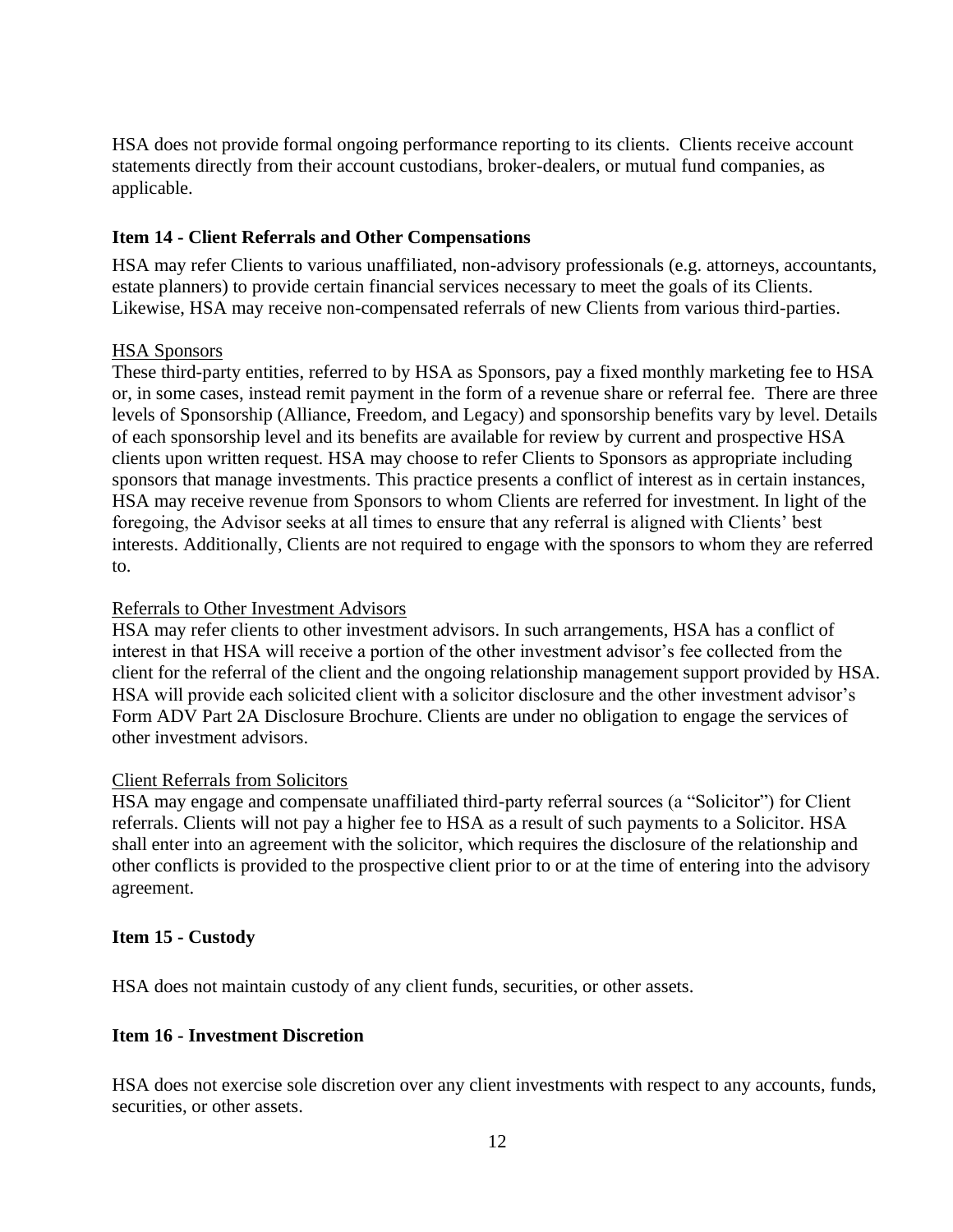## <span id="page-12-0"></span>**Item 17 - Voting Client Securities**

HSA does not accept the authority to and does not vote client securities. Clients retain the authority and responsibility to vote, or refrain from voting, any proxy voting matter or to respond, or refrain from responding, to any request for action with respect to securities. clients should instruct their qualified custodian to forward to client copies of all proxies and shareholder communications. HSA will assist in answering questions relating to proxies, however, the client retains the sole responsibility for proxy decisions and voting

## <span id="page-12-1"></span>**Item 18 - Financial Information**

HSA does not have discretionary authority, possession, or custody of client funds or securities. However, because HSA provides clients with the option to pay the annual membership fee in advance upon execution of the membership agreement (see "**Fees and Compensation**"), HSA does not collect advance fees of \$500 or more for services to be performed six months or more in the future.

HSA does not have any financial impairment that will preclude HSA from meeting its contractual and fiduciary commitments to clients. HSA has not been the subject of a bankruptcy proceeding at any time, including any time during the past ten years.

# <span id="page-12-2"></span>**Item 19 - Requirements of State-Registered Advisers**

|                               | <b>Educational Background and Business Experience of Principal Officers</b>                                                                                                                                              |
|-------------------------------|--------------------------------------------------------------------------------------------------------------------------------------------------------------------------------------------------------------------------|
|                               | William Forrest Bryant DMD                                                                                                                                                                                               |
| Education:                    |                                                                                                                                                                                                                          |
|                               | Auburn University, Bachelor of Science, Zoology (1993)<br>University of Alabama School of Dentistry, DMD (1997)                                                                                                          |
| Experience:                   |                                                                                                                                                                                                                          |
|                               | High Speed, LLC, Chief Executive Officer and Chief Compliance Officer, June 2017 –<br>Present                                                                                                                            |
|                               | W. Forrest Bryant DMD, PC, President and Chief Executive Officer, 1997 - 2016<br>Northwestern Mutual Investment Services, LLC and Northwestern Mutual Life<br>Insurance Company, Financial Representative, $2015 - 2017$ |
| Carol D. Bryant<br>Education: |                                                                                                                                                                                                                          |
|                               | Samford University, Attended from 1991-1994                                                                                                                                                                              |
| Experience:                   |                                                                                                                                                                                                                          |
|                               | High Speed, LLC, Sole Member and Manager, June 2017 – Present<br>W. Forrest Bryant DMD, PC, Vice President, 1997 - 2016                                                                                                  |

### **Other Non-Advisory Business Activities:**

Dr. Bryant is also a licensed insurance professional. Implementations of insurance recommendations are separate and apart from Dr. Bryant's role with HSA. As an insurance professional, Dr. Bryant will receive customary commissions and other related revenues from the various insurance companies whose products are sold. Dr. Bryant is not required to offer the products of any particular insurance